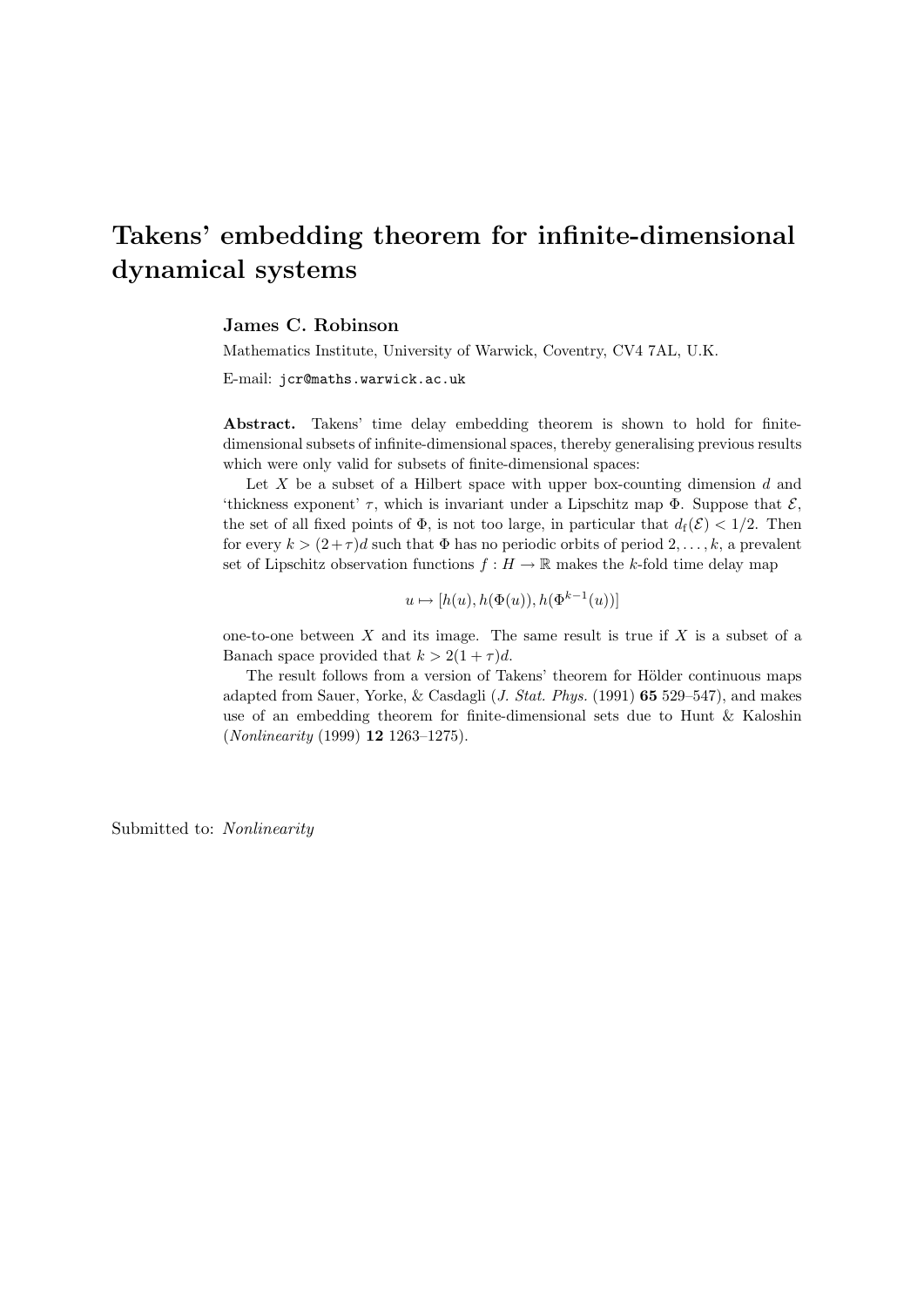# 1. Introduction

In 1981 Takens published a now celebrated result that allows the dynamics of smooth finite-dimensional systems evolving on smooth manifolds to be reconstructed from an appropriate time series. This was improved by Sauer, Yorke, & Casdagli (1991), who removed the restriction that the dynamical system had to evolve on a manifold, allowing more general fractals, such as those that arise as globally attracting sets in many applications.

However, the treatment has until now been restricted to finite-dimensional systems, excluding the partial differential equations which model a wide variety of physical phenomena, in particular problems in fluid dynamics. It is the purpose of this paper to extend the theory to cover the case when the attractor is a finite-dimensional subset of an infinite-dimensional phase space. The argument is simple, and relies heavily on both the work of Sauer et al. and on a more recent paper of Hunt & Kaloshin (1999) concerning the embedding of finite-dimensional sets into finite-dimensional spaces: indeed, the problem addressed in this paper is highlighted there as an interesting open question.

Suppose that the underlying physical model generates a dynamical system on an infinite-dimensional Hilbert space  $H$ , so that the solution at time  $t$  through the initial condition  $u_0$  is given by

$$
u(t; u_0) = S(t)u_0,
$$

with  $S(t)$  a semigroup of operators from H into H satisfying the properties

 $S(0) = id$ ,  $S(t)S(s) = S(t + s)$ , and  $S(t)u_0$  continuous in t and  $u_0$ .

Such a dynamical system is generated by many interesting partial differential equations, including the two-dimensional Navier-Stokes equations (see Temam (1988) or Robinson (2001) for details).

For many dissipative equations, it is possible to show that this dynamical system has a global attractor A: a compact, positively invariant set which attracts (as  $t \to \infty$ ) the orbits of all bounded sets. The "asymptotic behaviour" of the system can then be regarded as the dynamics of  $S(t)$  restricted to A (cf. Hale, 1988; Robinson, 2001; Temam, 1988). In many cases (see Temam (1988) for numerous examples) these attractors can be shown to be finite-dimensional subsets of the ambient infinite-dimensional phase space, and this paper is concerned with this situation.

Setting  $\Phi = S(T)$  for some T, it is sufficient to consider only the dynamics of iterated maps. Within this framework it is shown (under some technical assumptions) that if k is large enough then a prevalent set (made precise in section 2) of Lipschitz mappings  $h : H \to \mathbb{R}$  give rise to a time-delay map

$$
u \mapsto [h(u), h(\Phi(u)), \dots, h(\Phi^{k-1}(u))]
$$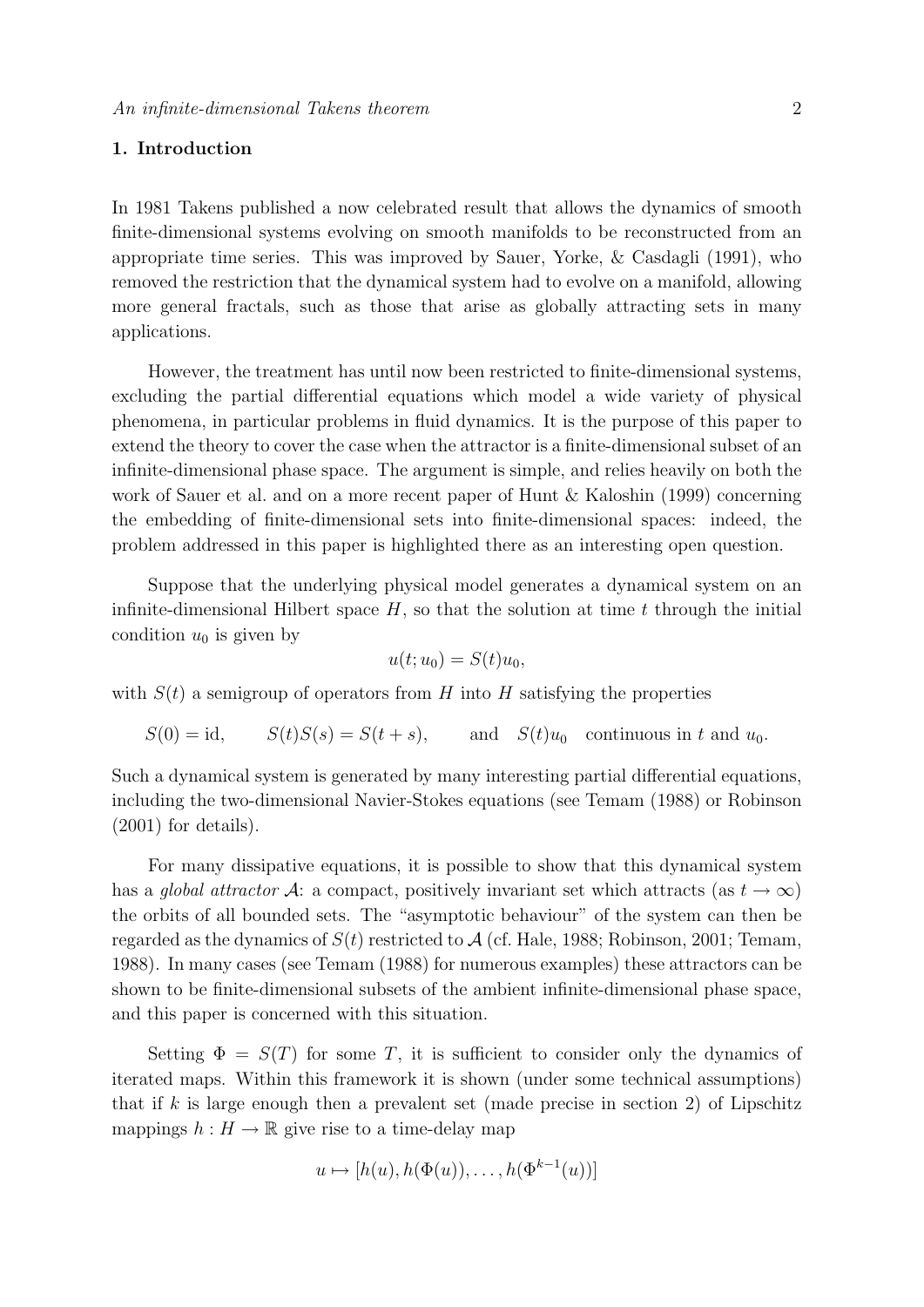that is 1−1 on the attractor. [The expression " $\phi$  is 1−1 on X" will be used throughout to mean that  $\phi$  is 1 − 1 between X and its image.]

## 2. Prevalence

In line with the treatment in Sauer et al. (1991) and in Hunt & Kaloshin (1999), the theorem here is expressed in terms of 'prevalence'. This concept, which generalises the notion of 'almost every' from finite to infinite-dimensional spaces, was introduced by Hunt, Sauer, & Yorke (1992); see their paper for a detailed discussion.

**Definition 2.1** A Borel subset S of a normed linear space V is prevalent if there is a finite-dimensional subspace E of V ('the probe space') such that for each  $v \in V$ ,  $v + e$ belongs to S for (Lebesque) almost every  $e \in E$ . (In particular, if S is prevalent then S is dense in  $V.$ )

If  $V$  is finite-dimensional then this corresponds (via the Fubini theorem) to  $S$  being a set whose complement has zero measure.

# 3. Embedding finite-dimensional sets in  $\mathbb{R}^N$

That general finite-dimensional sets can be embedded into a Euclidean space of high enough dimension is a result first due to Mañé (1981). The argument here makes use of a powerful extension of this result due to Hunt & Kaloshin (1999) which gives some information on the smoothness of the parametrisation of the set that is obtained from this embedding. The statement of the result involves the fractal dimension and the "thickness" of the set.

The fractal ('upper box-counting') dimension of a set  $X$ , measured in a Banach space  $\mathcal{B}$ ,  $d_f(X, \mathcal{B})$ , is defined as follows. Let  $N_{\mathcal{B}}(X, \epsilon)$  be the minimum number of balls of radius  $\epsilon$  (in the norm of  $\mathcal{B}$ ) necessary to cover the set X. Then

$$
d_{\mathrm{f}}(X; \mathcal{B}) = \limsup_{\epsilon \to 0} \frac{\log N_{\mathcal{B}}(X, \epsilon)}{-\log \epsilon}.
$$

This expression essentially captures the exponent d from the relationship  $N_{\mathcal{B}}(X, \epsilon)$  ∼  $\epsilon^{-d}$ . For more on the 'fractal' dimension see Eden et al. (1994), Falconer (1990), or Robinson (2001).

If X is a subspace of a Banach space  $\mathcal{B}$ , then the thickness exponent of X in  $\mathcal{B}$ ,  $\tau(X;\mathcal{B})$ , is a measure of how well X can be approximated by linear subspaces of  $\mathcal{B}$ .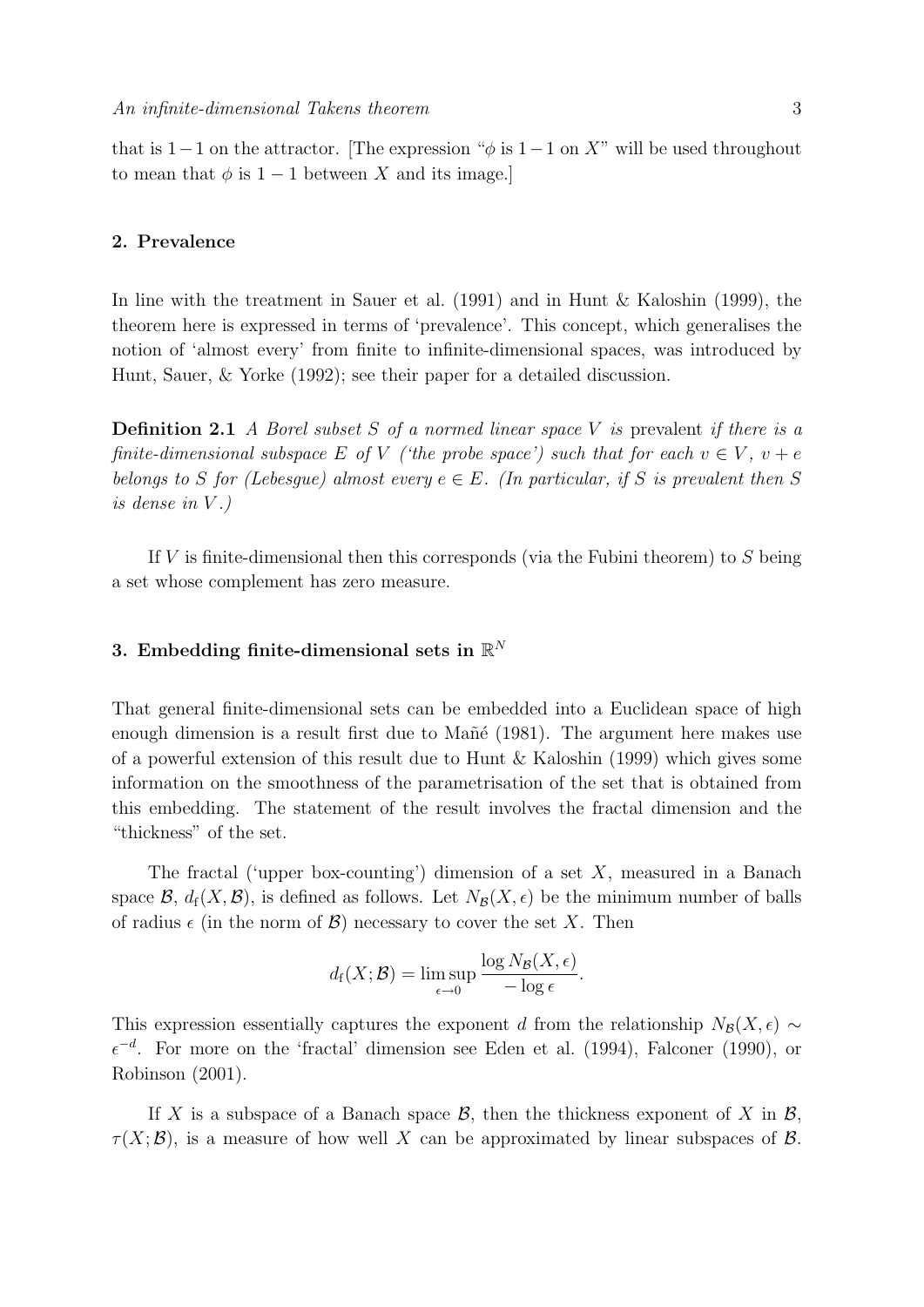Denote by  $\varepsilon_{\mathcal{B}}(X, n)$  the minimum distance between X and any n-dimensional linear subspace of  $\beta$ . Then

$$
\tau(X; \mathcal{B}) = \lim_{n \to \infty} \frac{-\log n}{\log \varepsilon_{\mathcal{B}}(X, n)},\tag{1}
$$

which says that if  $\varepsilon_{\mathcal{B}}(X, n) \sim n^{-1/\tau}$  then  $\tau$  is the thickness exponent of X. (Although less elegant, this form of the definition is perhaps more practical than Hunt & Kaloshin's original; the equivalence of the two definitions is shown in Lemma 2.1 in Kukavica  $\&$ Robinson, 2004).

**Theorem 3.1** (Hunt & Kaloshin, Theorem 3.6) Let H be a Hilbert space and  $X \subset H$ be a compact set with fractal dimension d and thickness exponent  $\tau$  (measured in H). Let  $N > 2d$  be an integer, and let  $\alpha$  be a real number with

$$
0 < \alpha < \frac{N - 2d}{N(1 + \tau/2)}.\tag{2}
$$

Then for a prevalent set of bounded linear functions  $L : H \to \mathbb{R}^N$  there exists  $C > 0$ such that for all  $x, y \in X$ ,

$$
C|Lx - Ly|^{\alpha} \ge |x - y|.\tag{3}
$$

The same result is true if  $H$  is a Banach space, but the right-hand side of  $(2)$  must be replaced by  $(N-2d)/N(1+\tau)$ .

[The density of H¨older continuous parametrisations of finite-dimensional sets was first shown by Foias & Olson (1996). As well as improving 'density' to 'prevalence', Hunt & Kaloshin also provided the explicit bound on the Hölder exponent in  $(2)$ .

Hunt & Kaloshin also give an example that shows, in general, that the upper limit on  $\alpha$  of  $2/(2+\tau)$  is sharp, no matter how large the embedding dimension. Since this upper limit becomes one when  $\tau = 0$ , it is interesting to have a condition guaranteeing that the thickness is zero. One such condition is provided by the following result‡ due to Friz & Robinson (1999).

**Proposition 3.2** Let  $\Omega$  be a bounded subset of  $\mathbb{R}^m$ . Suppose that X is a subset of  $L^2(\Omega)$  that is uniformly bounded in  $H^s(\Omega)$ . Then  $\tau(X; L^2(\Omega)) \leq m/s$ . In particular if X consists of 'smooth functions', i.e. is uniformly bounded in  $H<sup>s</sup>(\Omega)$  for every  $s \in \mathbb{N}$ , then  $\tau(X; L^2(\Omega)) = 0$ .

<sup>&</sup>lt;sup>†</sup> There is a small hole in the proof in this paper, since a function in  $H^s(\Omega)$  is not necessarily in  $D(A^{s/2})$ , where A is the Laplacian on  $\Omega$  with Dirichlet boundary conditions. This can be corrected by first extending each  $u \in X$  to a function in  $H^s(\Omega')$  that has compact support, for some  $\Omega' \supset \Omega$ , and then considering the Laplacian on  $\Omega'$ .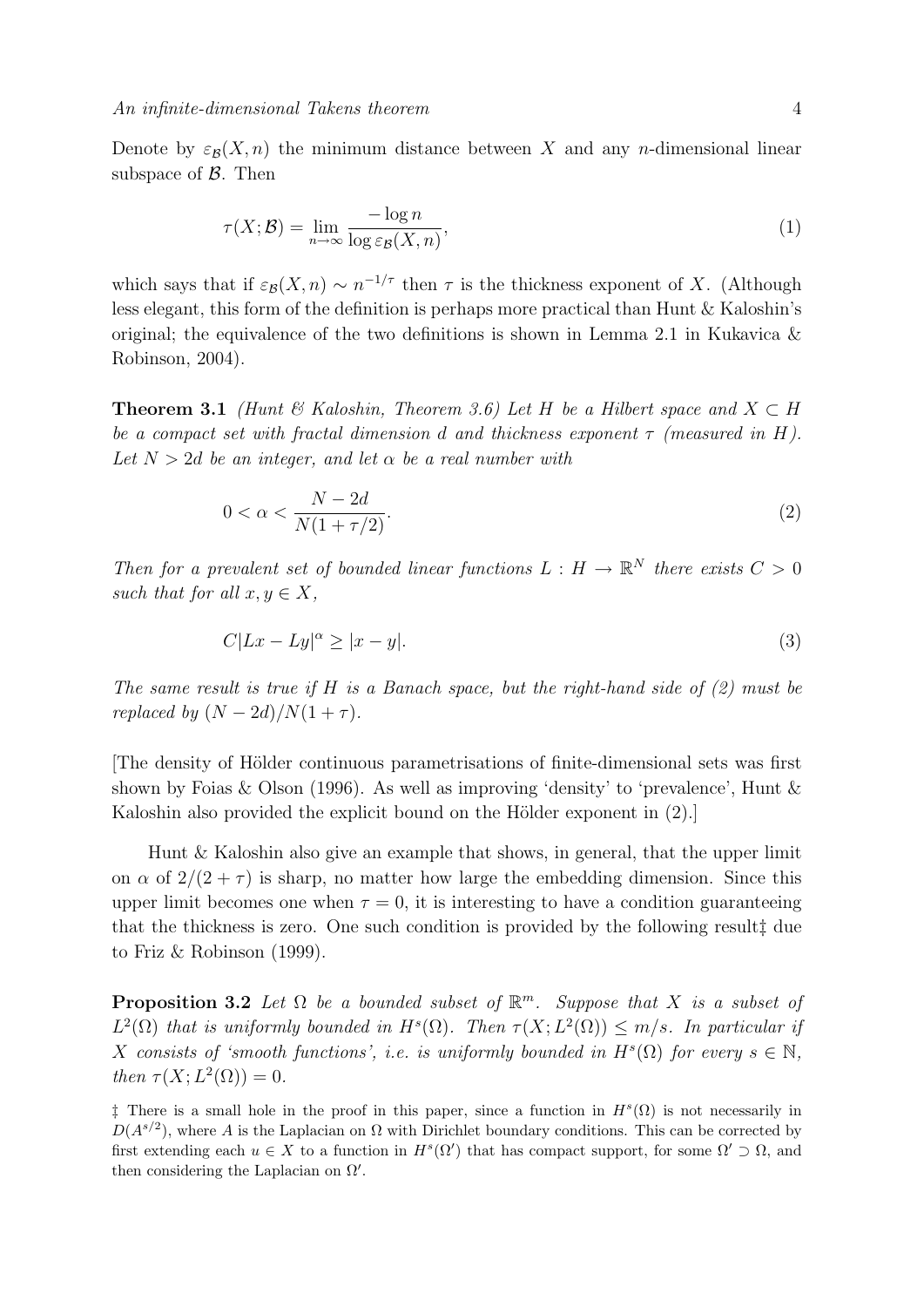# 4. A Hölder finite-dimensional Takens theorem

This section gives a statement of a finite-dimensional version of Takens' theorem that allows for maps that are only Hölder continuous.

**Theorem 4.1** (Version of Theorem  $4.13$  from Sauer et al., allowing for Hölder continuous maps; statement after Hunt  $\mathcal C$  Kaloshin's Theorem 4.1.) Let X be a compact subset of  $\mathbb{R}^N$  with  $d_f(X) = d$ . Let  $g: X \to X$  be a map such that  $g^r$  is a  $\theta$ -Hölder function for any  $r \in \mathbb{N}$ . Let  $k > 2d/\theta$  and assume that

- (i) the set  $\mathcal E$  of points  $x \in X$  such that  $q(x) = x$  satisfies  $d_f(\mathcal E) < 1/2$ ; and
- (ii) X contains no periodic orbits of q of period  $2, \ldots, k$ .

Let  $h_1, \ldots, h_m$  be a basis for the polynomials in N variables of degree at most  $2k$ , and given any  $\theta$ -Hölder function  $h_0 : \mathbb{R}^N \to \mathbb{R}$  define

$$
h_{\alpha} = h_0 + \sum_{j=1}^m \alpha_j h_j.
$$

Then the k-fold observation function

$$
F^k(h_\alpha, g) = [h_\alpha(x), h_\alpha(g(x)), \dots, h(g_\alpha^{k-1}(x))]^T
$$

is one-to-one on X for almost every  $\alpha \in \mathbb{R}^m$ .

[Note that (i) the condition that iterates of g be Hölder is in fact only required for  $g, \ldots, g^{k-1}$ ; (ii) the condition on periodic orbits has been strengthened from that in Sauer et al. to that in Hunt & Kaloshin to avoid the problems with linearisation about periodic orbits that would arise from the fact that q is only Hölder continuous; (iii) the standard result requiring  $k > 2d$  is recovered if  $\theta = 1$ .

Proof. The proof follows that in Sauer et al., apart from minor adjustments in the proof of Lemma 4.4/4.5 where the functions  $G_0, \ldots, G_t$  are only taken to be  $\theta$ -Hölder; the image of any  $\epsilon$ -ball under  $G_{\alpha}$  is then contained in a ball of radius  $C\epsilon^{\theta}$ , and  $G_{\alpha}^{-1}(0)$ is empty for almost every  $\alpha$  provided that  $r > d/\theta$ .

The portion of the argument in the proof of Theorem 4.13 that deals with points lying on distinct periodic orbits requires that the set of elements in  $\mathcal{E} \times \mathcal{E}$  has (lower) box-counting dimension less than one. This is certainly true if  $d_f(\mathcal{E}) < 1/2$ .  $\Box$ 

#### 5. An infinite-dimensional version of Takens' Theorem

Theorems 3.1 and 4.1 are now combined to give a version of Takens' theorem valid in infinite-dimensional spaces.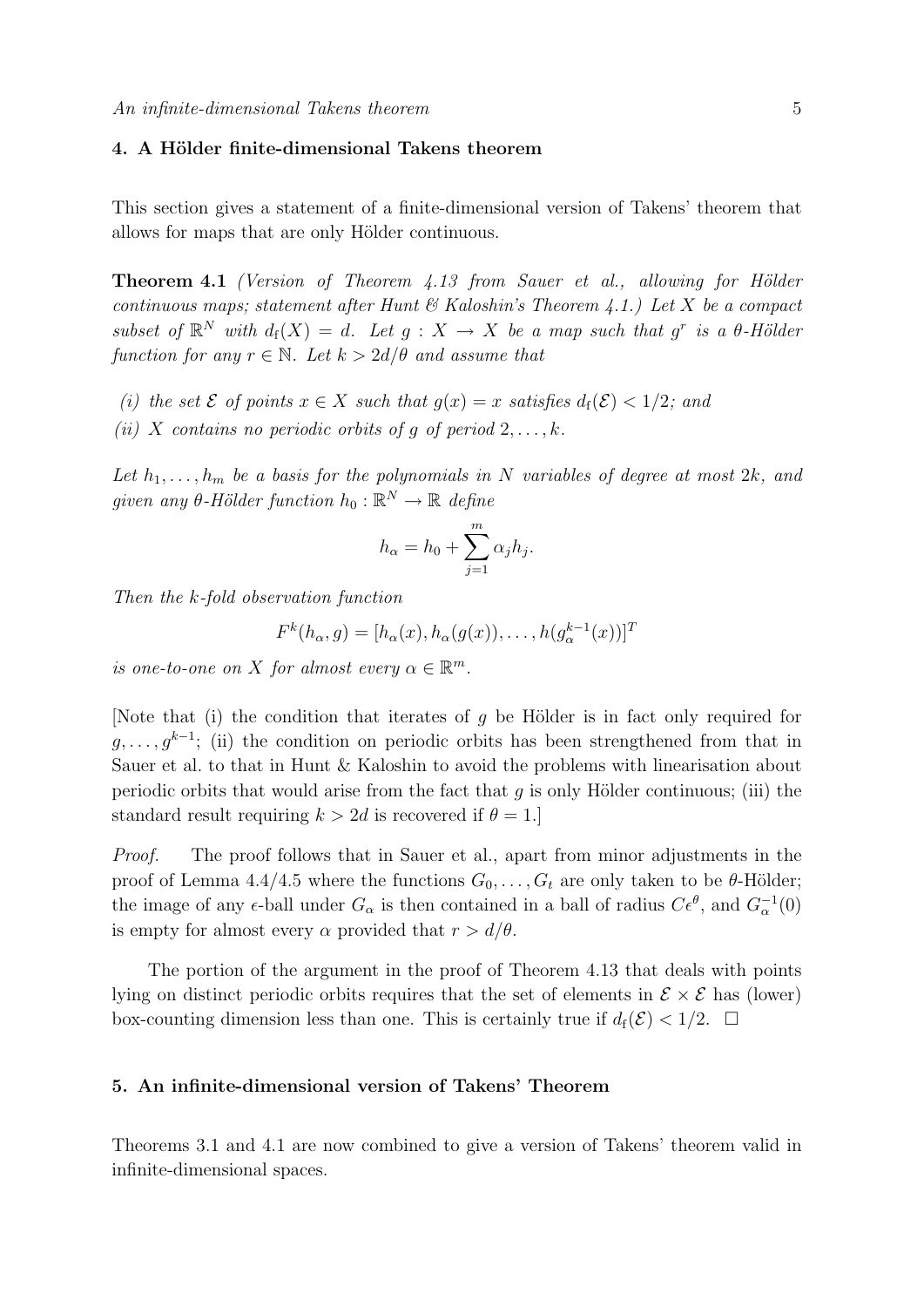**Theorem 5.1** Let A be a compact set whose fractal dimension satisfies  $d_f(A) < d$ ,  $d \in \mathbb{N}$ , and which has thickness  $\tau$ . Choose  $k > (2 + \tau)d$ , and suppose further that A is an invariant set for a Lipschitz map  $\Phi : H \to H$ , such that

- (i) the set  $\mathcal E$  of points in  $\mathcal A$  such that  $\Phi(x) = x$  satisfies  $d_f(\mathcal E) < 1/2$ , and
- (ii) A contains no periodic orbits of  $\Phi$  of period  $2, \ldots, k$ .

Then a prevalent set of Lipschitz maps  $f : H \to \mathbb{R}$  make the k-fold delay embedding  $F^k(f, \Phi) : H \to \mathbb{R}^k$  one-to-one on A.

*Proof.* Given  $k > (2 + \tau)d$ , choose N large enough that

$$
k > \frac{N(2+\tau)}{N-2d}d,
$$

and then  $\alpha < (N - 2d)/[N(1 + \tau/2)]$  such that  $k > (2 + \alpha)d$ .

Use Theorem 3.1 to find a bounded linear function  $L: H \to \mathbb{R}^N$  that is one-to-one on  $A$  and satisfies

$$
C|Lx - Ly|^{\alpha} \ge |x - y| \quad \text{for all} \quad x, y \in \mathcal{A}.
$$

The set  $X = L \mathcal{A} \subset \mathbb{R}^N$  is an invariant set for the induced mapping  $g : \mathbb{R}^N \to \mathbb{R}^N$ defined by

$$
g(\xi) = L\Phi(L^{-1}\xi).
$$

This mapping g is clearly  $\alpha$ -Hölder, and since

$$
g^n(\xi) = L\Phi^n(L^{-1}\xi)
$$

the iterates of g are also  $\alpha$ -Hölder.

Observe that if x is a fixed point of  $\Phi^j$  then  $\xi = Lx$  is a fixed point of  $g^j$ , and vice versa. It follows that g has no periodic orbits of period  $2, \ldots, k$ , and that the set of fixed points of q is given by  $L\mathcal{E}$ . Since L is Lipschitz and the fractal dimension does not increase under the action of Lipschitz maps (see e.g. Robinson (2001)),  $d_f(L\mathcal{E}) < 1/2$ .

Now given a Lipschitz map  $f_0: H \to \mathbb{R}$ , define the  $\alpha$ -Hölder map  $h_0: \mathbb{R}^N \to \mathbb{R}$  by

$$
h_0(\xi) = f_0(L^{-1}\xi) \qquad \text{for all} \qquad \xi \in X.
$$

With  $\{h_j\}_{j=1}^m$  a basis for the polynomials in N variables of degree at most  $2k$ , all the conditions of Theorem 4.1 are satisfied, and hence for almost every  $\alpha \in \mathbb{R}^m$ , the k-fold time delay map on  $\mathbb{R}^N$  given by  $F^k(h_{\alpha}, g)$  is one-to-one on X.

Since

$$
F^{k}(h_{\alpha}, g)(\xi) = [h_{\alpha}(\xi), h_{\alpha}(g(\xi)), \dots, h_{\alpha}(g^{k-1}(\xi))],
$$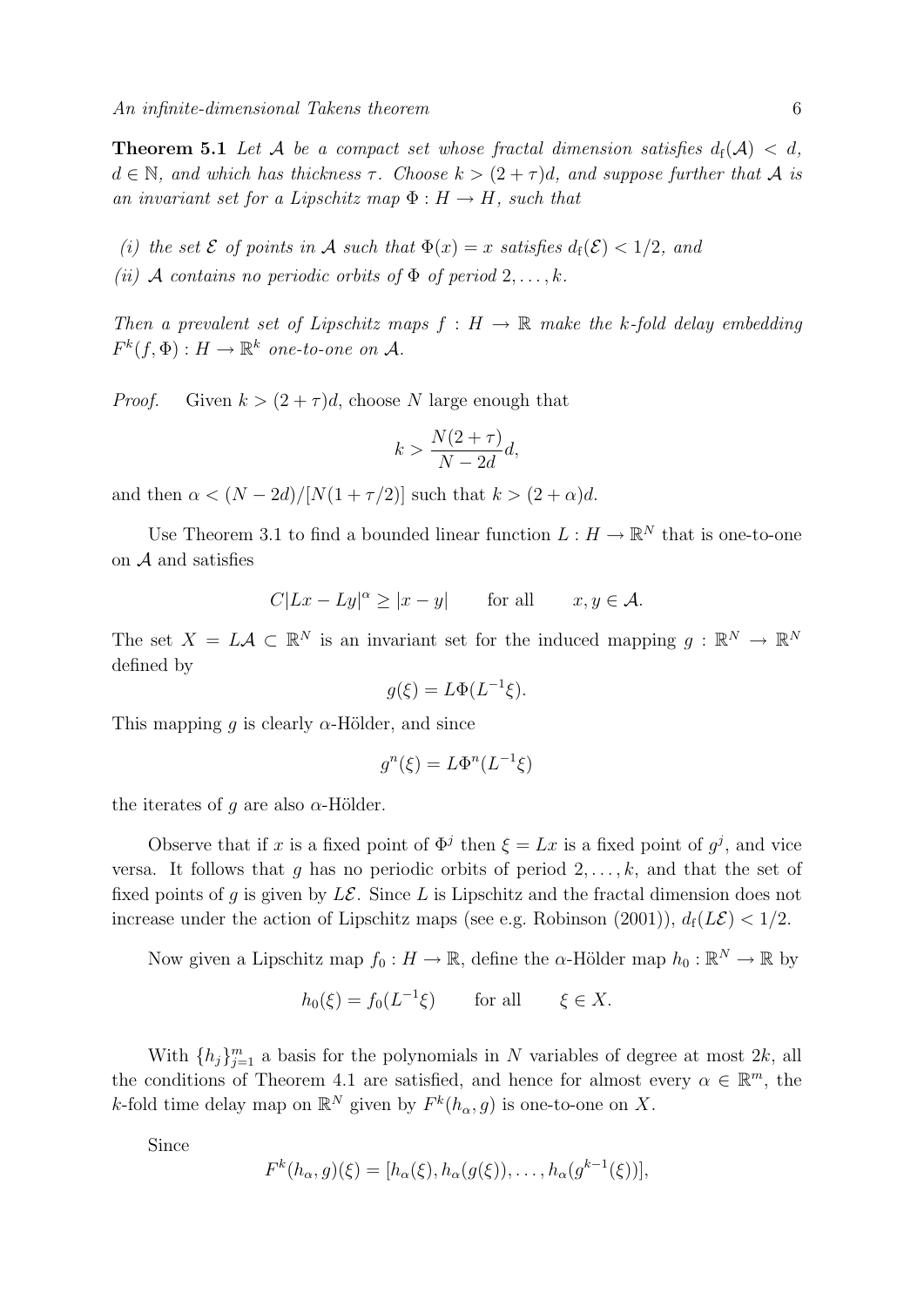and points in A and X are in one-to-one correspondence via  $L(\xi = Lx, x = L^{-1}(\xi))$ this is equivalent to the  $k$ -fold delay embedding on  $H$  given by

$$
F^{k}(f_{\alpha},\Phi)(x) = [f_{\alpha}(x), f_{\alpha}(\Phi(x)), \dots, f_{\alpha}(\Phi^{k-1}(x))],
$$

where  $\xi = Lx$  and

$$
f_{\alpha} = h_0 \circ L + \sum_{j=1}^{M} \alpha_j (h_j \circ L)
$$

$$
= f_0 + \sum_{j=1}^{M} \alpha_j f_j,
$$

where  $f_j$  form a basis for the linear space of polynomials on LH of degree at most  $2k$ .

It follows that a prevalent set of Lipschitz f make the map  $F^k(f, \Phi)$  one-to-one on  $\mathcal{A}$ .  $\Box$ 

Note that the condition on the number of delay coordinates required increases with the thickness of the set A. In the case when A has zero thickness ( $\tau = 0$ ), this reduces to the  $k > 2d$  familiar from the deterministic theory.

It is worth remarking that Yorke (1969) has shown that any periodic orbit of the ordinary differential equation  $\dot{x} = F(x)$  must have period at least  $2\pi/L$ , where L is the Lipschitz constant of F. In the finite-dimensional case this enables the conditions of Theorem 5.1 to be satisfied by taking  $q = S(T)$  for T small enough.

A similar result is valid for those infinite-dimensional systems that can be written as semilinear evolution equations (Robinson & Vidal-López, 2004): Let  $H$  a Hilbert space H, with norm  $|\cdot|$  and inner product  $(\cdot, \cdot)$ , and let A be an unbounded positive linear operator with compact inverse that acts on  $H$ . This means, in particular, that  $A$ has a set of orthonormal eigenfunctions  $\{w_j\}_{j=1}^{\infty}$  with corresponding positive eigenvalues  $\lambda_j$ ,  $Aw_j = \lambda_j w_j$ , which form a basis for H. Denote by  $D(A^{\alpha})$  the domain in H of the fractional power  $A^{\alpha}$ , which in this setting has the simple characterisation

$$
D(A^{\alpha}) = \{\sum_{j=1}^{\infty} c_j w_j : \sum_{j=1}^{\infty} \lambda_j^{2\alpha} |c_j|^2 < \infty\}.
$$

Following Henry (1981) consider the semilinear evolution equation

$$
du/dt = -Au + f(u),\tag{4}
$$

where  $f(u)$  is globally Lipschitz from  $D(A^{\alpha})$  into H for some  $0 \leq \alpha \leq 1/2$ . Then for each  $\alpha$  with  $0 \leq \alpha \leq 1/2$  there exists a constant  $K_{\alpha}$  such that if

$$
|f(u) - f(v)| \le L|A^{\alpha}(u - v)| \quad \text{for all} \quad u, v \in D(A^{\alpha}),
$$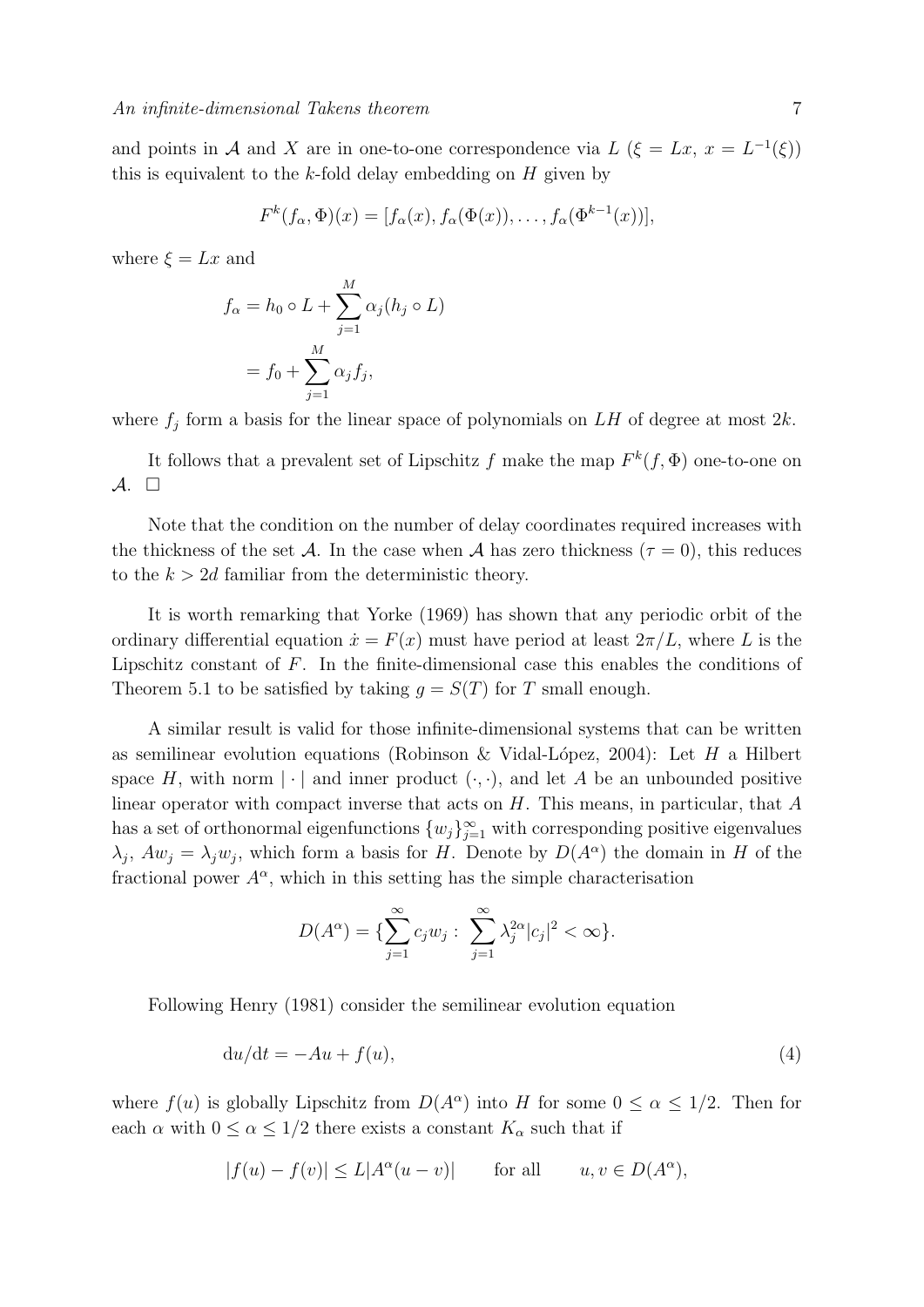any periodic orbit of (4) must have period at least  $K_{\alpha}L^{-1/(1-\alpha)}$ . For such examples it follows that condition (ii) of Theorem 5.1 can be satisfied by choosing  $\Phi = S(T)$  for any T sufficiently small.

# 6. Conclusion

Theorem 5.1 generalises Takens' embedding theorem to the infinite-dimensional case, the statement of the result being in a similar form to the finite-dimensional version given in Hunt & Kaloshin (1999).

A related result, originally proved in the periodic case by Friz & Robinson (2001) and recently generalised by Kukavica & Robinson (2004), shows that a sufficiently large number of point observations are sufficient to distinguish between elements of a finitedimensional set consisting of analytic functions (this can be weakened slightly). If  $k \geq 16d_f(\mathcal{A})+1$  then almost every set  $\mathbf{x}=(x_1,\ldots,x_k)$  of k points in  $\Omega$  makes the map

$$
u \mapsto (u(x_1), \ldots, u(x_k))
$$

one-to-one between  $X$  and its image.

What would be more desirable in spatially extended systems such as those modelled by partial differential equations would be to construct a one-to-one time series by sampling at a single spatial point. However, this simple form of result cannot be true in general: Consider as in Kukavica & Robinson (2004) the complex Ginzburg-Landau equation (CGLE)

$$
u_t - (1 + i\nu)u_{xx} + (1 + i\mu)|u|^2u - au = 0
$$
\n(5)

with periodic boundary conditions on  $\Omega = [0, 1]$ . If  $a > 4\pi^2$  then such a result is not possible. Indeed, given any  $x_0 \in \mathbb{R}$ , the two explicit solutions

$$
u_j(x,t) = \sqrt{a - 4\pi^2} \exp\left(2\pi i(-1)^j(x - x_0) - 4\pi^2 i\nu t - a\mu i t + 4\pi^2 \mu i t\right)
$$

for  $j = 1, 2$ , which are both contained in the attractor A, coincide at  $x_0$  for all t, while they are clearly distinct. Of course, this does not contradict theorem 4.1, since the set of those observations consisting of point values form a finite-dimensional subset of the Lipschitz observation functions from  $L^2$  into R.

Nevertheless, for this example Kukavica & Robinson (2004) have shown that repeated observations at two sufficiently close spatial points do serve to distinguish solutions. Note, however, that it cannot be guaranteed that these time points are equally spaced.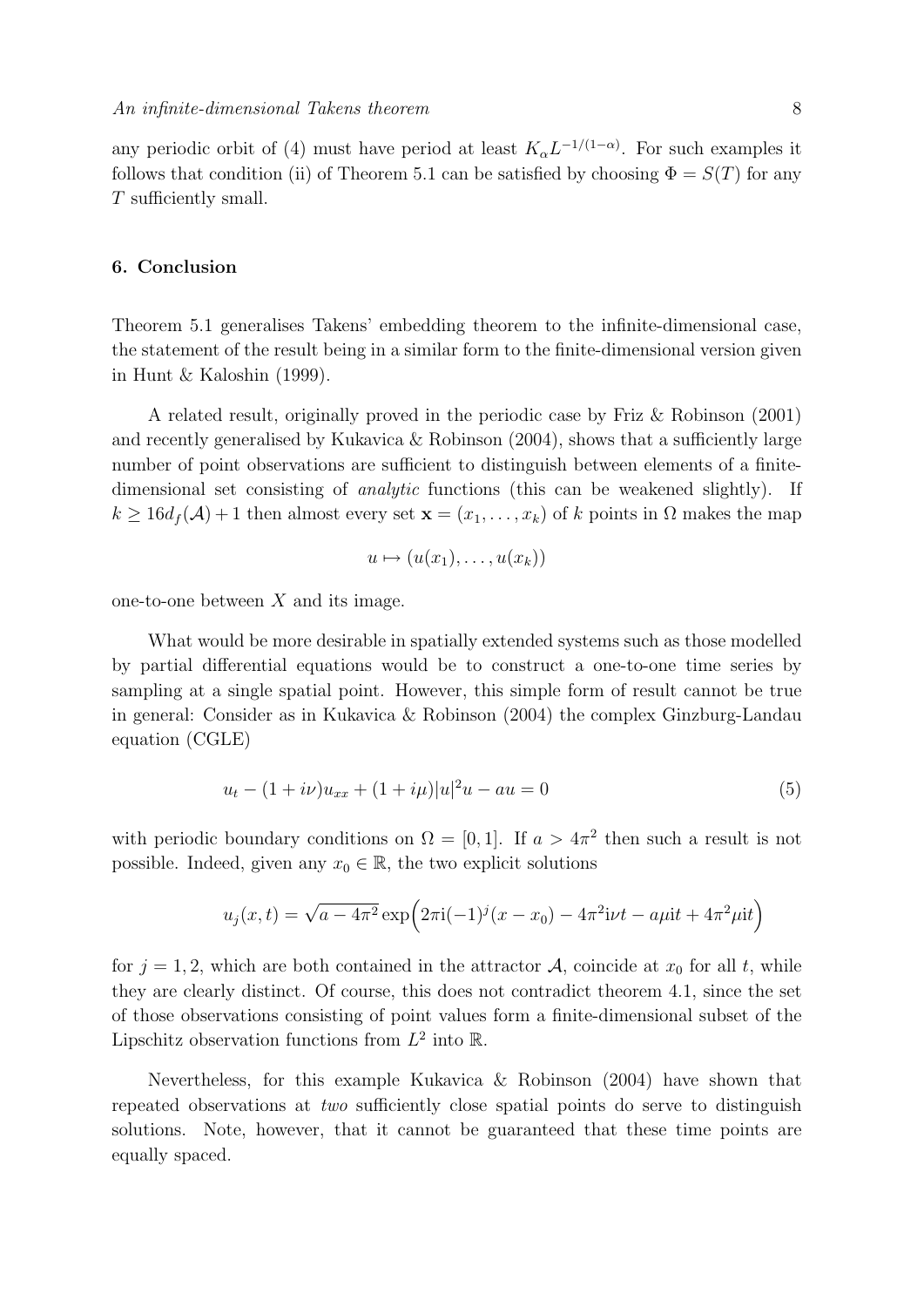**Theorem 6.1** There exists a  $\delta_0 > 0$  such that the following holds: Let  $x_1$  and  $x_2$  be two points with  $|x_1 - x_2| \leq \delta_0$ , choose  $T_0 > 0$ , and let  $k \geq 16d_f(\mathcal{A}) + 1$ . Then for almost every set of k times  $\mathbf{t} = (t_1, t_2, \ldots, t_k)$  where  $t_1, \ldots, t_k \in [0, T_0]$  the mapping  $E_{\mathbf{t}}: \mathcal{A} \to \mathbb{R}^{2k}$  defined by

$$
E_{\mathbf{t}}(u) = (S(t_1)u](x_1), \ldots, [S(t_k)u](x_1), [S(t_1)u](x_2), \ldots, [S(t_k)u](x_2))
$$

is one-to-one between  $A$  and its image.

It is shown in the same paper that repeated observations at a single point sufficiently close to the boundary does give a one-to-one mapping for the CGLE with Dirichlet boundary conditions; and that observations at four points that are sufficiently close will work for the Kuramoto-Sivashinksy equation.

It is an outstanding problem to prove a version of Takens' theorem based on measurements at a small number of spatial points repeated at equal time intervals.

# Acknowledgments

JCR is currently a Royal Society University Research Fellow, and would like to thank the Society for all their support.

# References

- Eden A, Foias C, Nicolaenko B, and Temam R 1994 Exponential attractors for dissipative evolution equations (Chichester: RAM, Wiley)
- Falconer K J 1990 Fractal Geometry (Wiley, Chichester).
- Foias C and Olson E J 1996 Finite fractal dimensions and Hölder-Lipschitz parametrization Indiana Univ. Math. J. 45 603–616
- Friz P K and Robinson J C 1999 Smooth attractors have zero 'thickness' Journal of Mathematical Analysis and Applications 240 37–46
- Friz P K and Robinson J C 2001 Parametrising the attractor of the two-dimensional Navier-Stokes equations with a finite number of nodal values Physica D 148 201–220
- Hale J K 1988 Asymptotic behaviour of dissipative systems (Providence: Math. Surveys and Monographs Vol. 25, Amer. Math. Soc.)
- Henry D 1981 Geometric theory of semilinear parabolic equations (Springer LNM 840, Springer Verlag, Berlin).
- Hunt B R, Sauer T, and Yorke J A 1992 Prevalence: a translation-invariant almost every for infinite dimensional spaces Bull. Amer. Math. Soc. 27 217-238; 1993 Prevalence: an addendum Bull. Amer. Math. Soc. 28 306–307
- Hunt B R and Kaloshin V Y 1999 Regularity of embeddings of infinite-dimensional fractal sets into finite-dimensional spaces Nonlinearity 12 1263–1275.
- Kukavica I and Robinson J C 2004 Distinguishing smooth functions by a finite number of point values, and a version of the Takens embedding theorem Physica D 196, 45–66